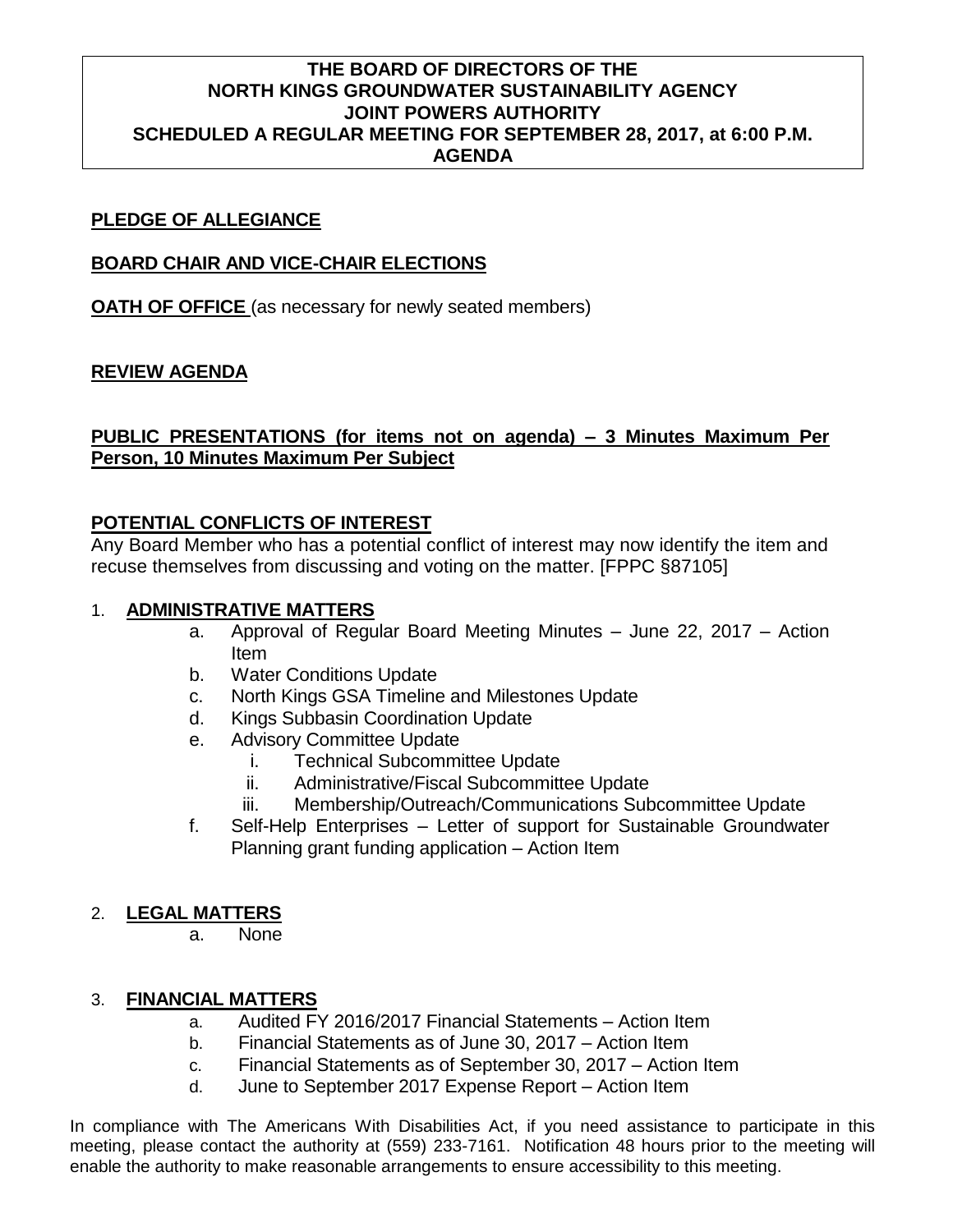# **THE BOARD OF DIRECTORS OF THE NORTH KINGS GROUNDWATER SUSTAINABILITY AGENCY JOINT POWERS AUTHORITY SCHEDULED A REGULAR MEETING FOR SEPTEMBER 28, 2017, at 6:00 P.M. AGENDA**

#### 4. **EXECUTIVE OFFICER REPORT**

- a. Letter of Opposition to the Tulare Lake Storage Facility Action Item (walk in)
- 5. **DIRECTORS REPORT**

## 6. **ADJOURNMENT**

Note: This agenda is posted pursuant to the provisions of the Government Code commencing at Section 54950. The date of this posting is September 25, 2017. Posting locations are: 1) Fresno Irrigation District Office; 2) FID Website; and 3) Notice Box located in front of 2907 S Maple Avenue – Fresno, CA (24 hour access available on District website and in the mailbox in front of building).

"In accordance with California Government Code Section 54957.5, any writing or document that is a public record, relates to an open session agenda item and is distributed less than 72 hours prior to a regular meeting, will be made available for public inspection in the District offices during normal business hours. If, however, the document is not distributed until the regular meeting to which it relates, then the document or writing will be made available to the public at the location of the meeting."

In compliance with The Americans With Disabilities Act, if you need assistance to participate in this meeting, please contact the authority at (559) 233-7161. Notification 48 hours prior to the meeting will enable the authority to make reasonable arrangements to ensure accessibility to this meeting.